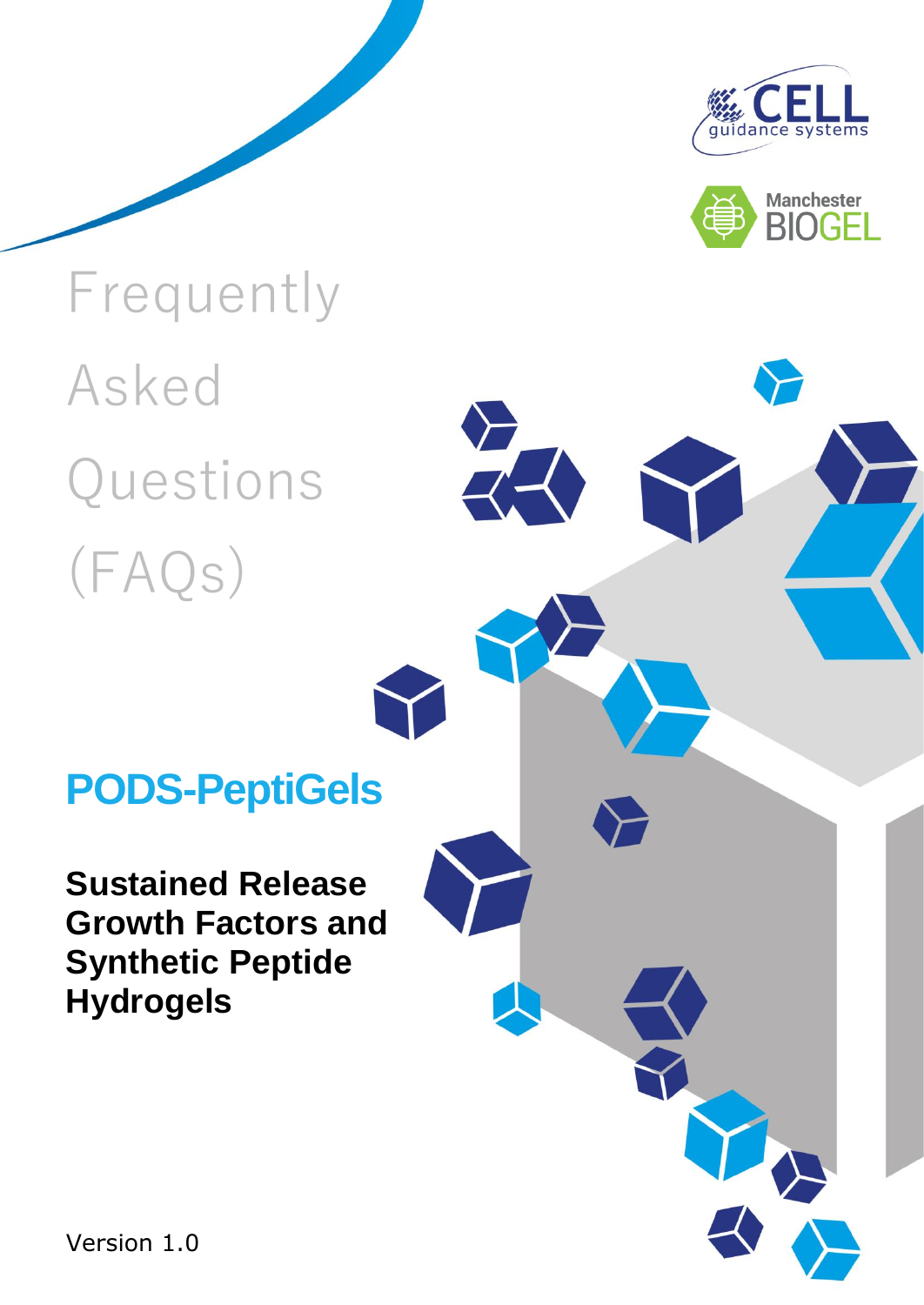## PODS-PeptiGels

#### **PODS® FAQs**

#### • **How big are PODS® nanoparticles?**

PODS® crystals are cubic and typically 0.2-5 microns in size with a modal size of 1-2 microns.

#### • **What types of molecules can you put in PODS® nanoparticles?**

PODS® can be used with protein cargos. Large proteins can be loaded. Nucleic acids may be possible. Small molecules are not suitable.

#### • **What is a PODS® nanoparticle's buoyant density?**

PODS® co-crystals are slightly heavier than water and will settle on the surface of a culture vessel. Care should be taken when aliquoting since PODS® crystals will sink to the bottom of a tube within a few minutes. The majority of PODS® crystals will remain in suspension for up to 60 min in a 20% glucose solution (or a solution of similar density).

#### • **How stable are PODS® nanoparticles?**

We have tested a variety of conditions to assess their impact on the integrity of PODS<sup>®</sup> crystals. PODS<sup>®</sup> crystals are stable at high temperatures for short periods. They are highly stable when stored in solutions between pH 6-8 and can withstand pH 3-10. Above pH 10, PODS<sup>®</sup> crystals lose their stability and dissolve rapidly (in a few hours). PODS® crystals are stable in standard cell culturing temperatures for extended periods of time (>6 months).

#### • **How is the active protein released?**

PODS® protein cargo is released by proteases. Proteases may be derived from components of the solution (e.g. serum) or secreted by nearby cells. Therefore, the culture system affects the amount of growth factor available in solution. In contrast to gel-encapsulated proteins (using hydrogels such as PLGA) PODS® crystals do not produce an initial burst release of cargo proteins. For naked PODS® crystals in cell culture, peak release in culture systems typically occur at day 2, then gradually diminishes. Peak-availability is not the same as peak-release-rate and depends on a number of factors including the rate of protease released by cells and the inherent stability (half-life) of the cargo protein.

#### • **Is it possible to modify the release profile?**

The release of active proteins into cell culture occurs over a period of 1-3 weeks. This release period can be extended if the PODS® crystals are combined with a scaffold, which acts as a barrier to protease activity. Release rates will also be influenced by the presence of proteases in the scaffold. Bovine collagens, for example, will contain proteases.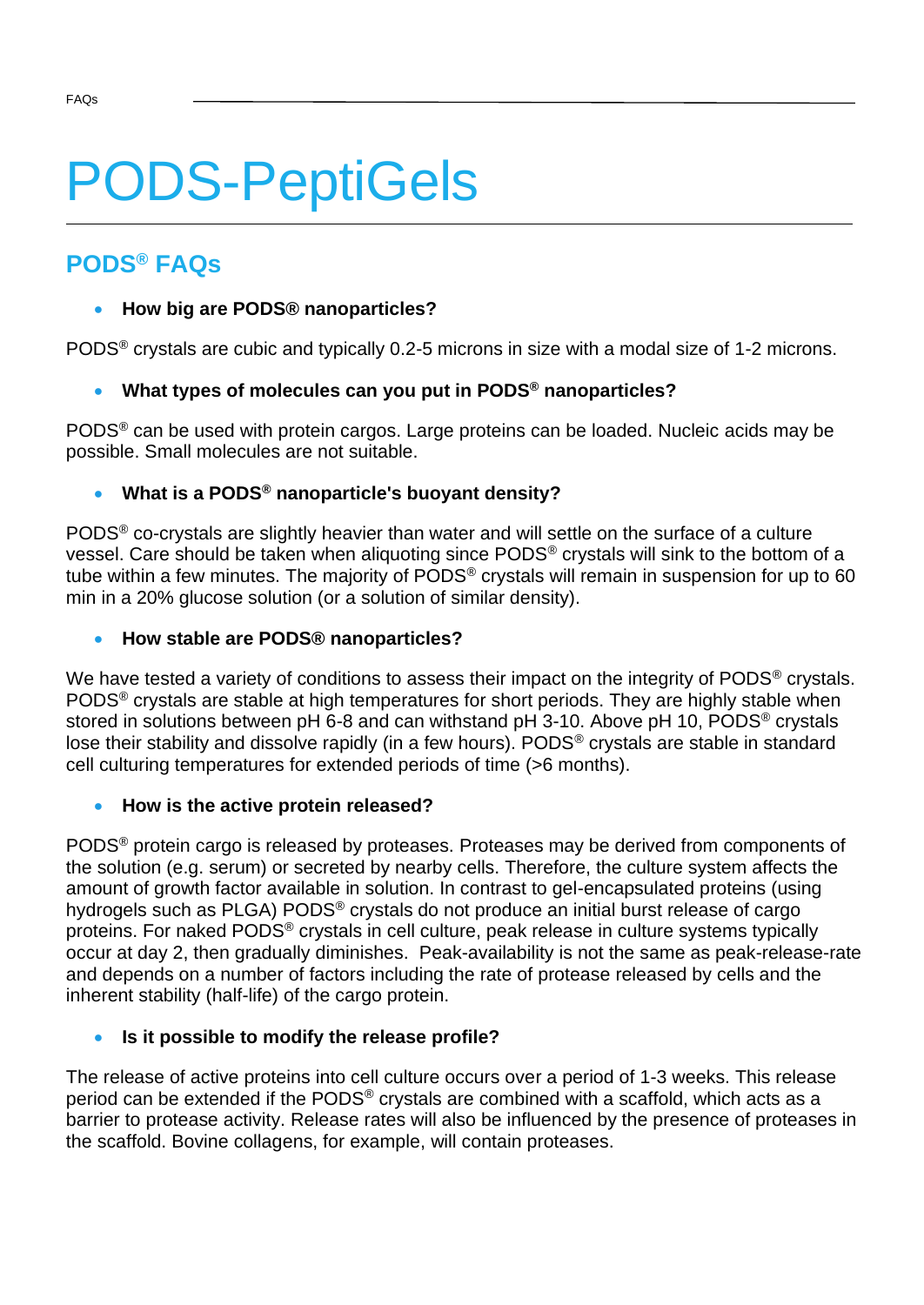#### • **Why are PODS® sold by numbers of particles?**

PODS® active proteins are incorporated into the polyhedrin crystal within the insect cell. Consequently, it is not possible to determine the amount of active protein that is present in a sample by measuring optical density. When PODS<sup>®</sup> crystals are expressed, both polyhedrin proteins and active proteins are expressed from within a single vector and both utilize the same promoter sequence. Therefore, the ratio of active to polyhedrin protein will be constant. The size distribution of PODS® crystals is also constant. Consequently, the number of crystals has been adopted as the unit of quantification for PODS<sup>®</sup>. It has been estimated that 50x10<sup>6</sup> PODS<sup>®</sup> crystals typically generates a peak concentration in the medium equivalent to 3.3 µg of standard recombinant protein.

#### • **How many PODS® nanoparticles should be used?**

PODS® crystals provide a depot of active proteins which are steadily secreted. As stated above, in one experiment it has been estimated that the biological activity of  $50x10^6$  PODS<sup>®</sup> crystals generates the same peak dose as 3.3 µg of standard recombinant protein in a LIF-dependent mouse ESC culture system. However, at 5 days following the start of seeding the PODS® crystals, more than 50% of these peak levels are still present in the culture system. Ultimately, the amount of PODS® crystals that are optimal for a particular experiment should be determined empirically, using 50x 10<sup>6</sup> PODS<sup>®</sup> crystals equivalence to 3.3 µg of standard growth factor as a good starting point.

#### • **How often should media and PODS® nanoparticles be replaced in the culture system?**

The frequency of media change depends on (1) the speed with which nutrients are exhausted or degraded and (2) the speed with which toxic metabolites accumulate. In most cell culture systems, the stability of growth factors is an over-riding issue which drives media replenishment. However, particularly in cells with high levels of metabolic activity, other factors will eventually become important once the stability issue has been addressed. We have maintained growthfactor-dependent cultures for several weeks without needing to add new PODS® crystals.

#### • **Are PODS® nanoparticles transparent?**

PODS® without any cargo are isotropic crystals that do not refract light. However, any cargo protein impacts on this property such that they will refract light. PODS® crystals generally do not interfere with the generation of images using imaging techniques such as phase-contrast and may also interfere with an assay that utilizes the measurement of optical density.

#### • **Can PODS® crystals have a physical impact on cell behaviour?**

Physical features on a culture surface may impact the behaviour of certain cells, particularly at high densities. If PODS<sup>®</sup> crystal topology is a concern, PODS<sup>®</sup> crystals may simply be incorporated into a hydrogel surface coating. Phagocytic cells (such as macrophages) will ingest PODS®. We have not observed any effect on the health of these cells. However, if this is a concern, the PODS crystals may be incorporated into a gel.

#### • **Do PODS® cargo proteins have post-translational modifications?**

PODS® crystals are made in insect cells. PODS® active proteins, therefore, contain most of the post-translational modifications that are also found in mammalian cells.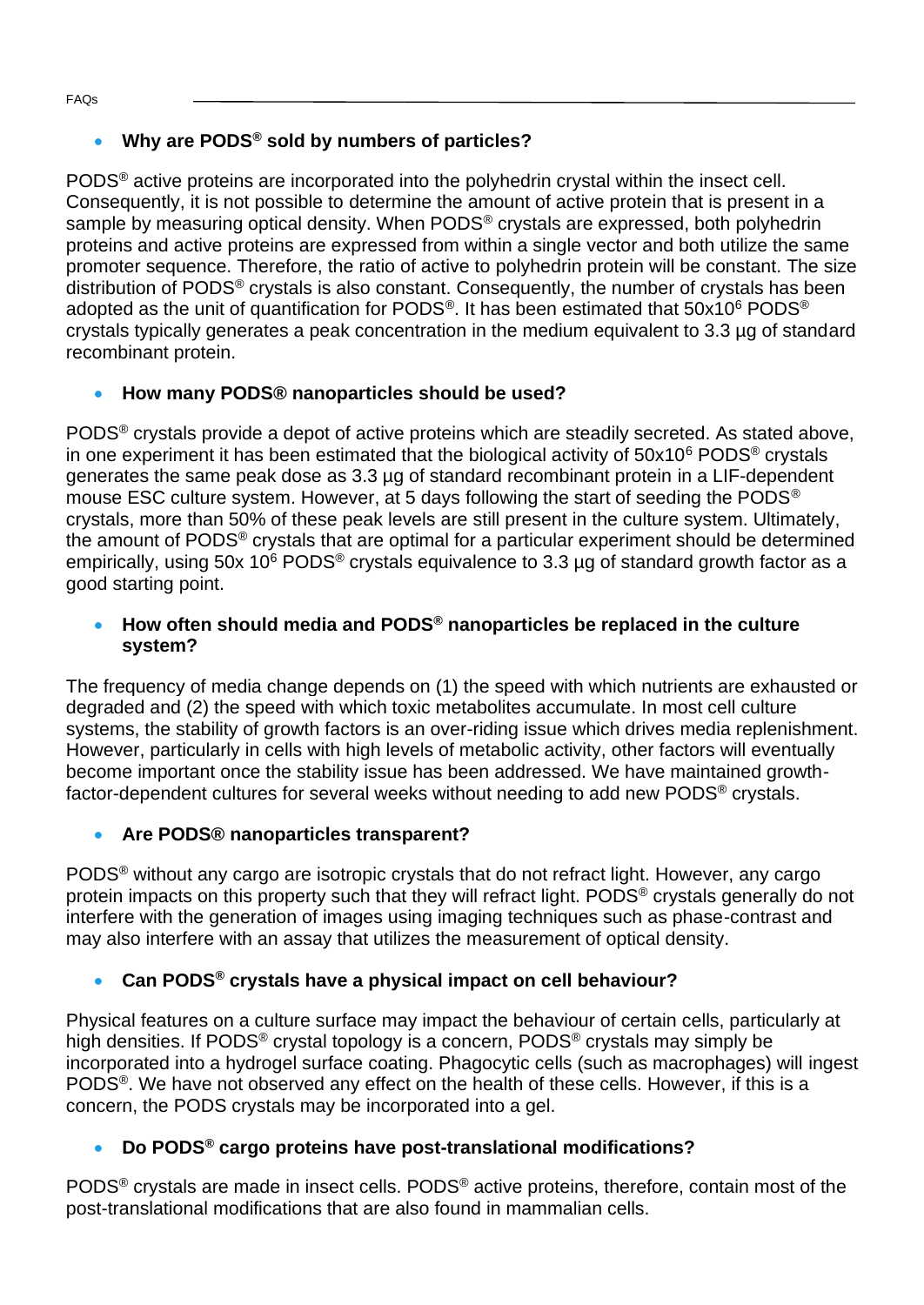#### • **Are PODS® nanoparticles immunogenic?**

The polyhedrin protein has been tested many times in-vivo and, although antibodies are generated against polyhedrin, an obvious inflammatory response has not been observed. Lack of an inflammatory response for foreign proteins is not without precedent: silk fibroin protein from the silkworm *B. mori* is commonly used for surgical stitching and Botulinum toxin (Botox) is widely injected in cosmetic procedures.

#### • **Are PODS® proteins equivalent to standard growth factors?**

The stability of standard recombinant growth factors varies significantly. The most labile, such as FGF-1, have a sera half-life measured in minutes limiting their utility. The stability of PODS® growth factors that are encased in PODS® crystals is much longer but once a molecule is released will have the same half-life as their standard recombinant counterparts. This may be advantageous for 3D applications as it reduces the path length

The amount of available growth factor in a culture system is a function of the speed of release from the crystal and the subsequent stability. In the first few hours of a culture containing only newly added PODS<sup>®</sup> crystals, there is little growth factor protein available for the cells. Significant amounts of growth factor protein are available after one day. The initial lag of protein availability may be corrected if necessary, by adding a small amount of standard recombinant growth factor

#### **PeptiGels® FAQs**

#### • **What is the mechanical strength and charges of PeptiGels®?**

PeptiGels<sup>®</sup> have a range of mechanical stiffness and charges to allow you find the most suitable environment for your cells' needs. We also offer a bespoke design service to create PeptiGels® specific to your research needs.

#### • **Can you dilute PeptiGels**®**?**

You can dilute PeptiGels<sup>®</sup> with our specially formulated, ready to use solution, PeptiSol<sup>®</sup>, which is specifically designed to help you achieve your desired mechanical strength/s. We also supply specific mechanical strength PeptiGels® as required.

#### • **Do you need to work on ice when you work with PeptiGels®?**

You do not need to work on ice while working with PeptiGels® as they are stable at room temperature.

#### • **What is the shelf life of PeptiGels®?**

Our PeptiGels® are stable for 12 months once open.

#### • **What are the storage conditions on PeptiGels®?**

We recommend you store the PeptiGels<sup>®</sup> at 4°c when you're not using them.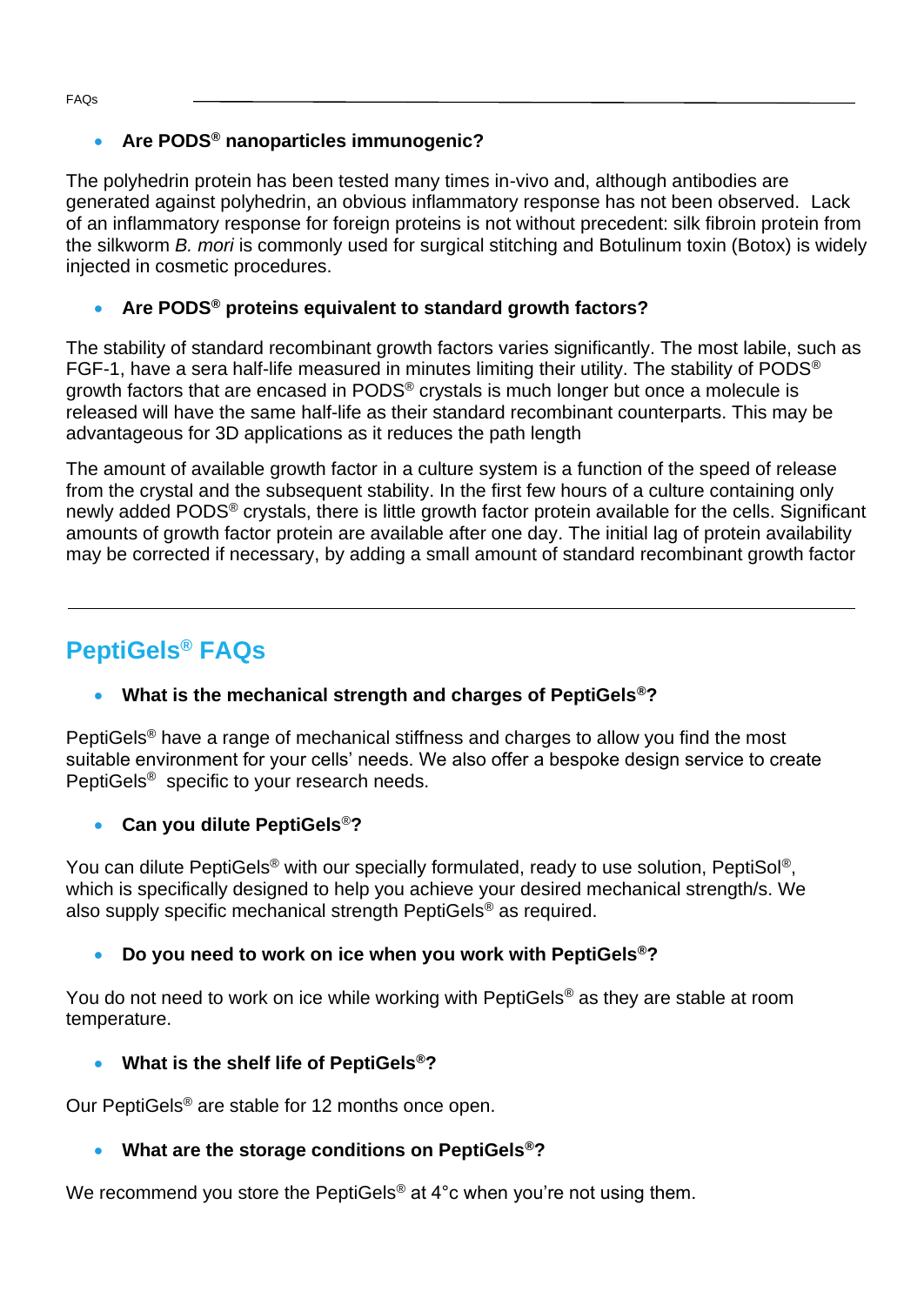FAQs

#### • **How does the gelation process of PeptiGels® work?**

PeptiGels<sup>®</sup> have been designed to gel at room temperature by the addition of cell culture media (contains salts). The ionic salts present in the media screen the charges present on the peptide fibres which causes them to aggregate and induce gelation.

#### • **How easily can you pipette PeptiGels®?**

PeptiGels<sup>®</sup> are low viscosity gels and can be pipetted easily using positive displacement pipettes. Get in touch if you need one of these.

#### • **Can cells migrate in PeptiGels®?**

PeptiGels<sup>®</sup> are nanofibrous porous hydrogels. Cells are able to migrate within the hydrogel making them also suitable for migration-based assays.

#### • **What is the maximum duration of time for cells cultured in PeptiGels®?**

The maximum duration of cells in PeptiGels<sup>®</sup> culture is dependent on the cell type and experimental set up. Cells have been cultured in PeptiGels® up to 30 days. We have specific protocols to guide you towards cell culture and long stability of the gels. Please see our protocols webpage for further details.

#### • **What cell density do you recommend for PeptiGels®?**

PeptiGels<sup>®</sup> are suitable for a broad range of cell densities from 1–40 million cells/mL in various studies. The cell density needed is usually dependent on your experimental set up and intended outcomes. As a guide for 2D cultures, a cell seeding density comparable to that used on standard tissue culture is recommended. For 3D cultures, the most commonly used cell density is 1-4 million cells/mL.

#### • **What applications are suitable for the use of PeptiGels®?**

PeptiGels® have been shown to support the growth of cells in 2-dimensions, 3-dimensions, in co-culture systems and into spheroids and organoids. These have been used for tissue and disease modelling, regenerative medicine applications, vehicles for the targeted and controlled delivery of therapeutics and also incorporation within medical devices. A full range of cells have been studied ranging from cardiac to skin to bone and also a full range of animal and human derived stem cells for proliferation and differentiation.

#### • **What cell types are suitable for PeptiGels®?**

PeptiGels<sup>®</sup> have been shown to support and promote the growth of an ever-expanding list of cells. Examples include primary cells such as fibroblasts, neuronal cells and endothelial cells, transformed cell lines such as MCF-7 cells and stem cells such as induced pluripotent stem cells and mesenchymal stem cells.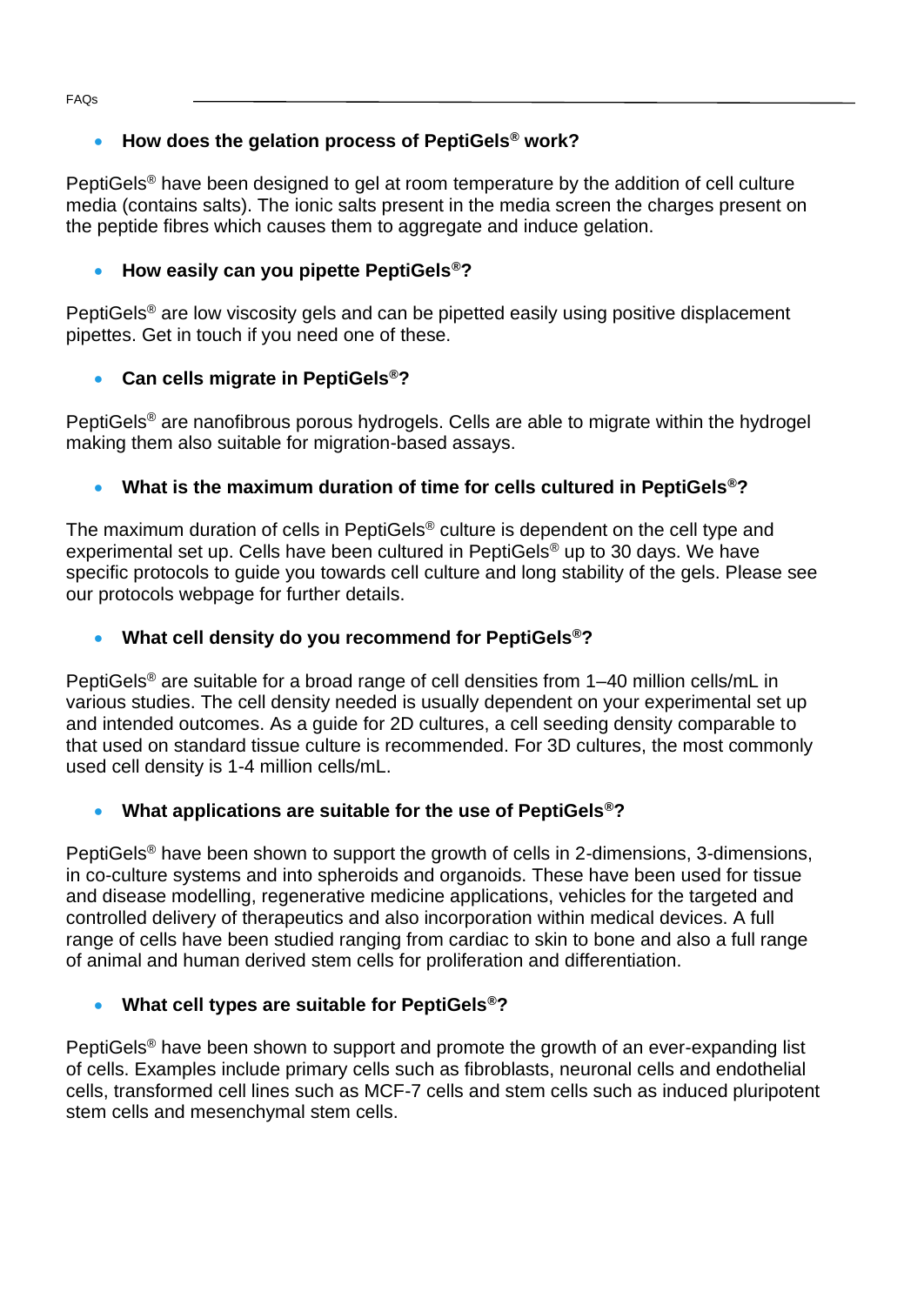#### • **Are PeptiGels® compatible with end-point molecular analysis of proteins and nucleic acids?**

PeptiGels<sup>®</sup> are compatible with most molecular techniques such as quantitative polymerase chain reaction (q-PCR), western immunoblotting and proteomic analysis. Please see our detailed protocols on sample preparation for these analyses.

#### • **Are PeptiGels® compatible with staining procedures?**

Cells cultured in PeptiGels® can be stained with fluorescent dyes and immunological reagents. Please see detailed protocols on sample preparation for staining procedures.

#### • **Are PeptiGels® compatible with microscopy?**

PeptiGels® are transparent gels, hence compatible with a diverse range of microscopic techniques including optical, fluorescent and confocal microscopes.

#### **PODS-PeptiGels FAQs**

#### • **How many PODS® should I use per ml of PeptiGel®?**

The appropriate number of PODS**®** for your experimental system should be empirically determined using a range of PODS**®** numbers. We recommend a starting point between 2 million to 20 million PODS**®** per ml of gel. The amounts of PODS**®** cargo released will depend on the stability of the growth factor used and the PeptiGel**®** selected. Biological effects of PODS**®** will also vary depending on your cell type and desired readouts.

#### • **Which PeptiGel® should I use in my system?**

A range of PeptiGels**®** is available with different properties such as stiffness and charge are available to mimic the extracellular matrix of different tissues and present different adhesion motifs. The most suitable gel will depend on your cell type and the aims of your experiments. Please get in contact to find out more.

#### • **Should I use PODS® embedded in PeptiGel® or underneath PeptiGel®?**

PODS**®** cargo will be released and diffuse throughout PeptiGel**®** regardless of whether they are placed underneath the gels or are embedded. Placing them underneath will create a gradient in the upwards direction towards which cells may migrate depending on the growth factor. Distributing them throughout the gel will create a more homogenous distribution of growth factor throughout the gel, and increase the proximity of growth factor to cells.

#### • **Can I use PODS-PeptiGel in a microfluidic device?**

PODS-PeptiGels can be used in microfluidic devices.

#### • **Can I use PODS-PetiGel for bioprinting?**

PODS-PeptiGels can be used for bioprinting. Consider combining PODS**®** with PeptiInks**®** rather than PeptiGels**®** as these are especially formulated for use with bioprinters. As PODS**®** provide depots of growth factors they can be localised to initiate gradients of growth factor throughout the gel. please contact us for more information and advice on how to establish a gradient within a 3D printed structure.

FAQs